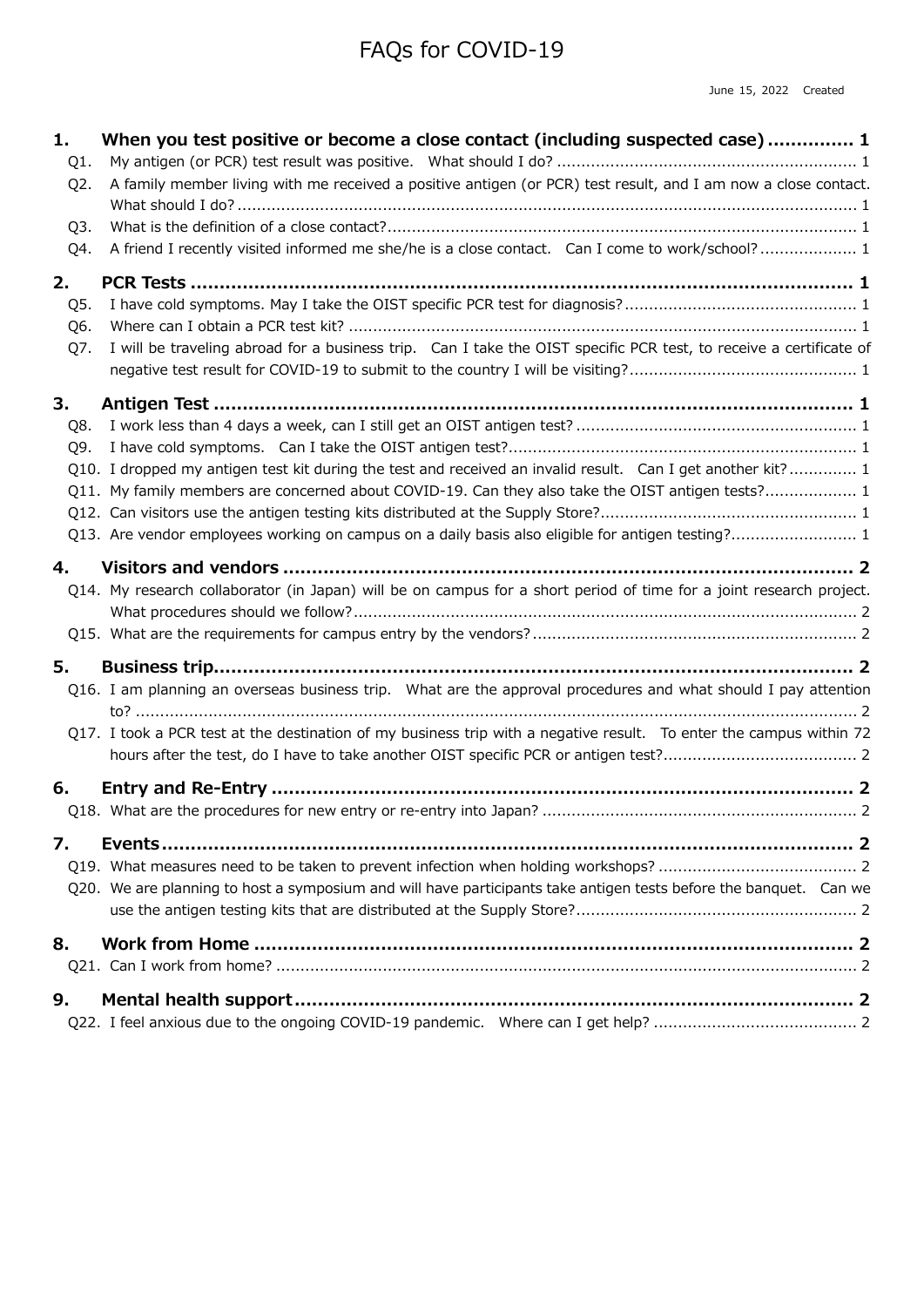## FAQs for COVID-19

### **1. When you test positive or become a close contact (including suspected case)**

- Q1. My antigen (or PCR) test result was positive. What should I do?
- A1. Refer to the flowchart in "When you test positive". For attendance management, refer to Working Conditions and Attendance Management under the impact of COVID-19 to enter your timesheet.
- Q2. A family member living with me received a positive antigen (or PCR) test result, and I am now a close contact. What should I do?
- A2. Refer to the flowchart in "When you may be a close contact". For attendance management, refer to Working Conditions and Attendance Management under the impact of COVID-19 to enter your timesheet.
- Q3. What is the definition of a close contact?
- A3. Please see the definition by the Ministry of Health, Labour and Welfare [O5] What is "Close contact"?
- Q4. A friend I recently visited informed me she/he is a close contact. Can I come to work/school?
- A4. If you are in a good physical condition, you may come to work/school.

#### **2. PCR Tests**

- Q5. I have cold symptoms. May I take the OIST specific PCR test for diagnosis?
- A5. The OIST specific PCR test is conducted as one of the "OIST campus infection control measures" (unofficial test) and is not intended for those with symptoms. The test is mainly intended for staff/students returning from, and guests invited from, outside Okinawa. If you have symptoms, please visit a medical institution, and consult with a physician.
- Q6. Where can I obtain a PCR test kit?
- A6. Kits for the OIST specific PCR test are available at the Health Center during the operating hours (**9:30 to 17:00 on weekdays**).
- Q7. I will be traveling abroad for a business trip. Can I take the OIST specific PCR test, to receive a certificate of negative test result for COVID-19 to submit to the country I will be visiting?
- A7. As the OIST specific PCR test is an unofficial test, we cannot issue any certificates. If you need a certificate of negative test result for COVID-19 or any other documents, consult with the Health Center and then contact external testing facilities.

#### **3. Antigen Test**

- Q8. I work less than 4 days a week, can I still get an OIST antigen test?
- A8. Those who are engaged in education, research, or any other types of work 3 days a week are eligible for antigen tests. If you work no more than 2 days a week, consult with the OIST occupational physician.
- Q9. I have cold symptoms. Can I take the OIST antigen test?
- A9. The antigen test kits provided by OIST, as well as the OIST specific PCR test, are for "OIST campus infection control measures" (unofficial testing) and are not intended for those with symptoms. The tests are primarily limited to staff/students returning from, and guests invited from outside Okinawa. Please visit a medical institution and consult with a physician.
- Q10. I dropped my antigen test kit during the test and received an invalid result. Can I get another kit?
- A10. Please consult the Health Center and follow their instructions.
- Q11. My family members are concerned about COVID-19. Can they also take the OIST antigen tests?
- A11. The OIST antigen testing kits are limited to the faculty, staff and students who come to campus on a daily basis, and guest from outside Okinawa. As a general rule, family members are not eligible to use OIST's antigen testing kits.
- Q12. Can visitors use the antigen testing kits distributed at the Supply Store?
- A12. The kits distributed at the Supply Store are limited to OIST's faculty, staff, students, and visitors invited by OIST. As a general rule, other people are not eligible to take tests with the kits distributed at the Supply Store.
- Q13. Are vendor employees working on campus on a daily basis also eligible for antigen testing?
- A13. Depending on the criticality of their work and the frequency and level of their contact with faculty, staff, and students, the vendor employees may be eligible for antigen testing. For more information, consult with the OIST occupational physician.